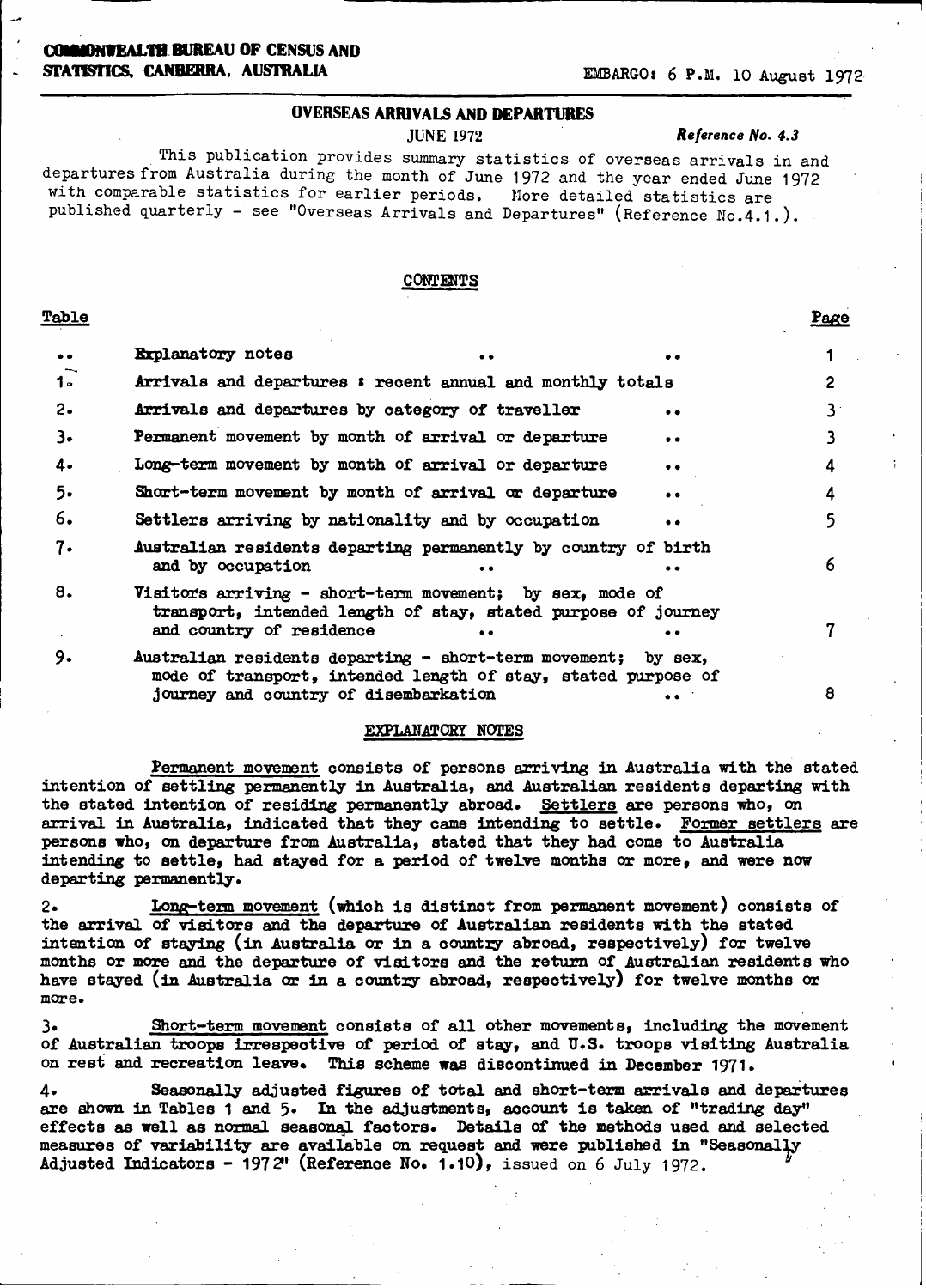**<sup>a</sup>**5. 'Statistics of characteristics of travellers in the short-term movement from **April 1971 are** estimates derived from a fifty per cent sample of short-term travellers. While the total number of such travellers and statistics of their mode of transport are **fully lawn,** statistics in various classifications, e.g. nationality, may differ from **those** that **would** be obtained from complete processing. **A** measure of this difference is **given by** the standard error. There are about **2** chances in **3** that the difference will be less than **1** standard error, and **19** chances in **20** that it will be less than **2 standard errors. The** standard error varies with the size of the estimate and the following table **shows** the standard errors of various estimate sizes.

| Size of quantity | Approximate standard |                         |  |  |  |
|------------------|----------------------|-------------------------|--|--|--|
| estimated        | error of estimate    |                         |  |  |  |
| (persons)        | Persons              | Per cent<br>of estimate |  |  |  |
| 10,000           | 100                  | 1.0                     |  |  |  |
| 5,000            | 70                   | $1 - 4$                 |  |  |  |
| 1,000            | 32                   | $3 - 2$                 |  |  |  |
| 500              | 23                   | 4.5                     |  |  |  |
| 100              | 10                   | 10.0                    |  |  |  |

**6.** Statistics of permanent and long-term movement are based on records of **all** travellers in this movement and therefore do not contain sampling errors. However, since short-term movement is a component of total-movement, statistics of characteristics of travellers in total movement are subject to such errors. The magnitude of standard errors in total movement is about **20** per cent less than in short-term movement.

7. **A** fuller description of the sampling procedures is published in the quarterly bulletin "Overseas Arrivals and Departures", (Reference No. 4.1).

|                                 |                      | Total arrivals*                         |                    | Total departures*         |                 | Excess of arrivals |                                  |
|---------------------------------|----------------------|-----------------------------------------|--------------------|---------------------------|-----------------|--------------------|----------------------------------|
| Period                          | Number               | Seasonally                              | Number             | Seasonally                |                 | over departures    |                                  |
|                                 | recorded             | adjusted(a)                             |                    | $recored $ adjusted $(a)$ | Males           |                    | Females Persons                  |
| Year ended June $-1970$<br>1971 | 957,434<br>1,052,603 | $\ddot{\bullet}$<br>$\bullet$ $\bullet$ | 844,870<br>951,184 | $\bullet$<br>$\bullet$    | 6,630<br>52,773 |                    | 50,934 112,564<br>48,646 101,419 |
| 1972                            | 1,076,684            | $\bullet$                               | 1,035,007          | $\bullet$                 | 22,042          | 19,635             | 41,677                           |
| Year ended December -           |                      |                                         |                    |                           |                 |                    |                                  |
| 1970                            | 1,026,675            | $\bullet$ $\bullet$                     | 903,801            | $\bullet$ $\bullet$       | 65,546          |                    | 57,328 122,874                   |
| 1971                            | 1,078,798            | $\bullet$ $\bullet$                     | 994,193            | $\bullet$                 | 43,556          | 41,049             | 84,605                           |
| $1971 -$                        |                      |                                         |                    |                           |                 |                    |                                  |
| May                             | 90,321               | 92,555                                  | 100,931            | 90,534                    | $-4,341$        | $-6,269$           | $-10,610$                        |
| June                            | 70,090               | 82,667                                  | 77,496             | 83,072                    | $-2,649$        | $-4,757$           | $-7,406$                         |
| July                            | 80,756               | 92,950                                  | 76,495             | 91,849                    | 2,004           | 2,257              | 4,261                            |
| August                          | 90, 242              | 91,491                                  | 82,435             | 80,758                    | 4,088           | 3,719              | 7,807                            |
| September                       | 97,618               | 94,918                                  | 68,462             | 81,294                    | 13,557          | 15,599             | 29,156                           |
| October                         | 103,6641             | 96,161                                  | 74,159             | 81,087                    | 15,560          | 13,945             | 29,505                           |
| November                        | 90,479               | 91,915                                  | 76,707             | 84,880                    | 5,578           | 8,194              | 13,772                           |
| December                        | 102,720              | 91,990                                  | 112,329            | 88,436                    | $-6,334$        | $-3,275$           | $-9,609$                         |
| $1972 -$                        |                      |                                         |                    |                           |                 |                    |                                  |
| January                         | 115,602              | 93,247                                  | 94,778             | 81,825                    | 10, 717         | 10,107             | 20,824                           |
| February                        | 85,278               | 84,974                                  | 78,423             | 82,509                    | 4,786           | 2,069              | 6,855                            |
| March                           | 84,490               | 82,041                                  | 92,143             | 85,440                    | $-3, 153$       | $-4,500$           | $-7,653$                         |
| April                           | 69,983               | 79,579                                  | 95,649             | 93,481                    | -12,565         | $-13,101$ – 25,666 |                                  |
| May                             | 81,659               | 84,351                                  | 95,181             | 83,734                    | $-6,160$        |                    | $-7,362$ – 13,522                |
| June                            | 74,193               | 89,105                                  | 88,246             | 97,719                    | $-6,036$        | $-8,017$           | $-14,053$                        |
|                                 |                      |                                         |                    |                           |                 |                    |                                  |

**TABLE** 1. - OVERSEAS ARRIVALS **AND** DEPARTURES : RECENT ANNUAL AN) **MONTHLY TOTALS**

**\*** Includes U.S. troops on **rest** and **recreation leave.** See. paragraph '3 of the explanatory notes (a) See paragraph **4** of the explanatory notes on page 1. NOTE. Minus sign (-) denotes excess of departures over arrivals.

 $=$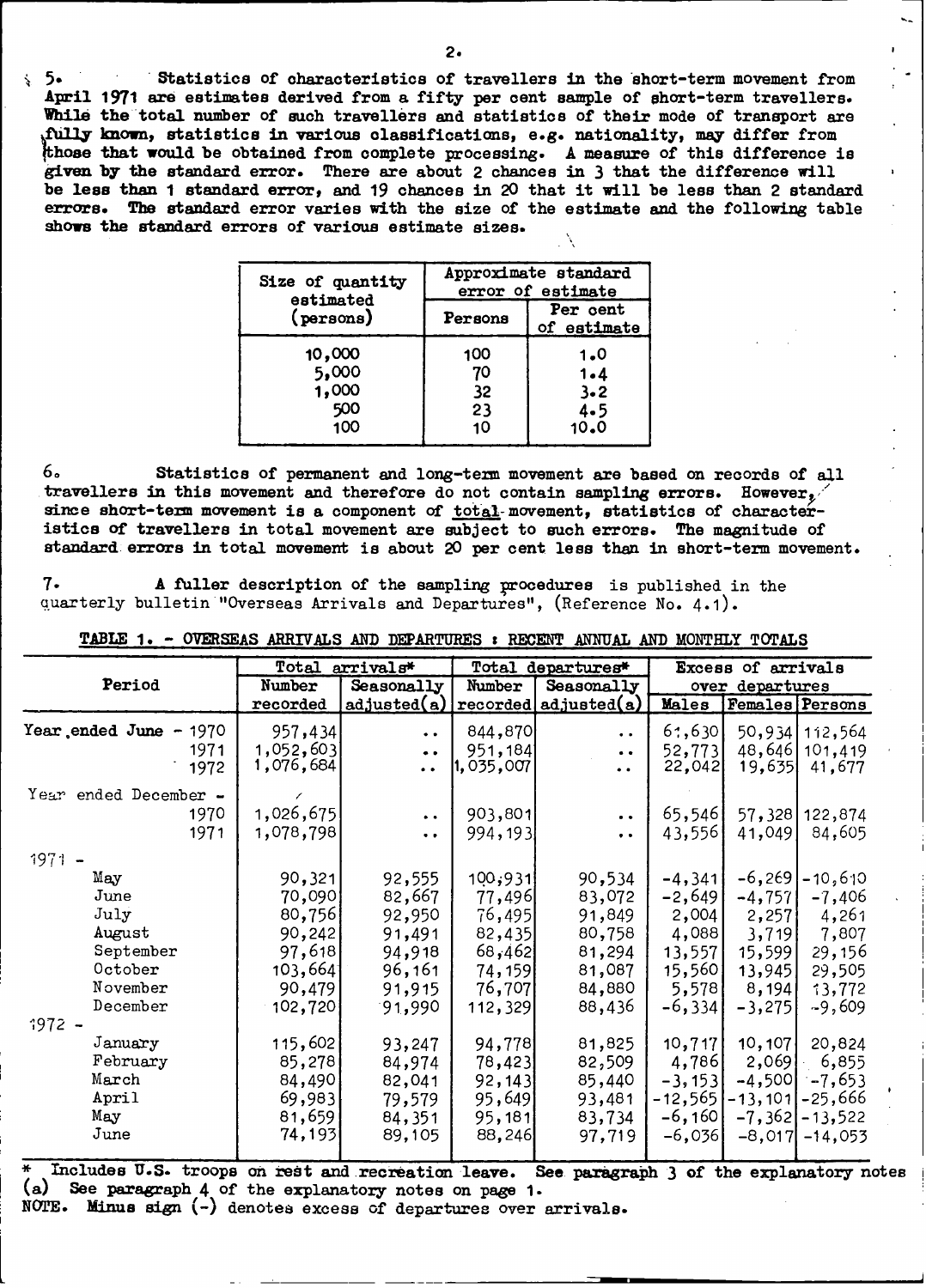## TABLE **2. -** OVERSEAS ARRIVALS AND DEPARTURES BY CATEGORY OF TRAVELLER

| Category of traveller                                |                 | Year ended June |                                    |              | Month of June |  |  |
|------------------------------------------------------|-----------------|-----------------|------------------------------------|--------------|---------------|--|--|
|                                                      | 1970            | 1971            | 1972                               | 1971         | 1972          |  |  |
|                                                      |                 | <b>ARRIVALS</b> |                                    |              |               |  |  |
| Permanent movement -                                 |                 |                 |                                    |              |               |  |  |
| Assisted settlers                                    | 131,868         | 119,847         | 82,343                             | 7,570        | 6,843         |  |  |
| Other settlers                                       | 53,231          | <u>50, 164</u>  | 50,376                             | 3,555        | 3.524         |  |  |
| Total permanent                                      | 185,099         | 170,011         | 132,719                            | 11,125       | 10,367        |  |  |
| Long-term movement -                                 |                 |                 |                                    |              |               |  |  |
| Australian residents                                 | 38,711          | 43,554          | 51,356                             | 2,533        | 3,208         |  |  |
| Overseas visitors                                    | 29,842          | 31,225          | 27,713                             | 1,975        | 1,673         |  |  |
| Total perm. and long-term                            | 253,652         | 244,790         | 211,788                            | 15,633       | 15,248        |  |  |
| Short-term movement -                                |                 |                 |                                    |              |               |  |  |
| Australian residents                                 | 314,591         | 378,855         | 444,854                            | 28,742       | 35,137        |  |  |
| Overseas visitors*                                   | <u>389, 191</u> | 428,958         | 420,042                            | 25,715       | 23,808        |  |  |
| TOTAL ARRIVALS*                                      | 957,434         | 1,052,603       | 1,076,684                          | 70,090       | 74,193        |  |  |
|                                                      |                 | DEPARTURES      |                                    |              |               |  |  |
| Permanent movement -                                 |                 |                 |                                    |              |               |  |  |
| Former settlers                                      | 26,082          | 28,244          | 32,280                             | 1,752        | 2,876         |  |  |
| Other residents                                      | 10,000          | 11,072          | 12,439                             | 834          | 1,059         |  |  |
| Total permanent                                      | 36,082          | 39,316          | 44,719                             | 2,586        | 3,935         |  |  |
| Long-term movement -                                 |                 |                 |                                    |              |               |  |  |
| Australian residents                                 | 63,454          | 66,463          | 68,069                             | 5,680        | 6,224         |  |  |
| Overseas visitors                                    | 17,414          | 19,928          | 23,328                             | <u>1,631</u> | 2,059         |  |  |
| Total perm. and long-term                            | 1!6,950         | 125,707         | 136, 116                           | 9,897        | 12,218        |  |  |
| Short-term movement -                                |                 |                 |                                    |              |               |  |  |
| Australian residents                                 | 322,420         | 377,165         | 455,203                            | 39,972       | 48,614        |  |  |
| Overseas visitors*                                   | 405,500         | 448, 312        | 443,688                            | 27,627       | 27,414        |  |  |
| TOTAL DEPARTURES*                                    | 844,870         | 951, 184        | 1,035,007                          | 77,496       | 88,246        |  |  |
| * Includes U.S. troops on rest and recreation leave. |                 |                 | See paragraph 3 of the explanatory |              |               |  |  |

(Persons)

notes.

TABLE 3. - OVERSEAS ARRIVALS AND DEPARTURES BY MONTH

**PERMANENT MOVEMENT** (Persons)

|                     | Arrivals |                    | Departures                       | Excess of arrivals<br>over departures |          |              |
|---------------------|----------|--------------------|----------------------------------|---------------------------------------|----------|--------------|
| Month               | Settlers | Former<br>settlers | Other<br>Australian<br>residents | Total                                 | Settlers | Total        |
| $1971 -$<br>Max     | 12,935   | 3,186              | 1,139                            | 4,325                                 | 9,749    | 8,610        |
| June                | 11, 125  | 1,752              | 834                              | 2,586                                 | 9,373    | 8,539        |
| July                | 13,354   | 2,718              | 889                              | 3,607                                 | 10,636   | 9,747        |
| August              | 11,088   | 2,196              | 922                              | 3,118                                 | 8,892    | 7,970        |
| September           | 12,845   | 2,287              | 813                              | 3,100                                 | 10,558   | 9,745        |
| October             | 15,519   | 3,313              | 1,106                            | 4,419                                 | 12,206   | 11,100       |
| November            | 12,528   | 2,489              | 930                              | 3,419                                 | 10,039   | 9,109        |
| December            | 11,824   | 3,037              | .0292                            | 4,239                                 | 8,787    | 7,585        |
| $1972 -$<br>January | 7,923    | 2,603              | 1,321                            | 3,924                                 | 5,320    | 3,999        |
| February            | 7,573    | 2,168              | 1,020                            | 3,188                                 | 5,405    | 4,385        |
| March               | 10,583   | 2,598              | 963                              | 3,561                                 | 7,985    | 7,022        |
| April               | 8,517    | 2,589              | 1,031                            | 3,620                                 | 5,928    | 4,897        |
| May                 | 10,598   | 3,406              | 1,183                            | 4,589                                 | 7,192    | 6,009        |
| June                | 10,367   | 2,876              | 1,059                            | 3,935                                 | 7,491    | <u>6,432</u> |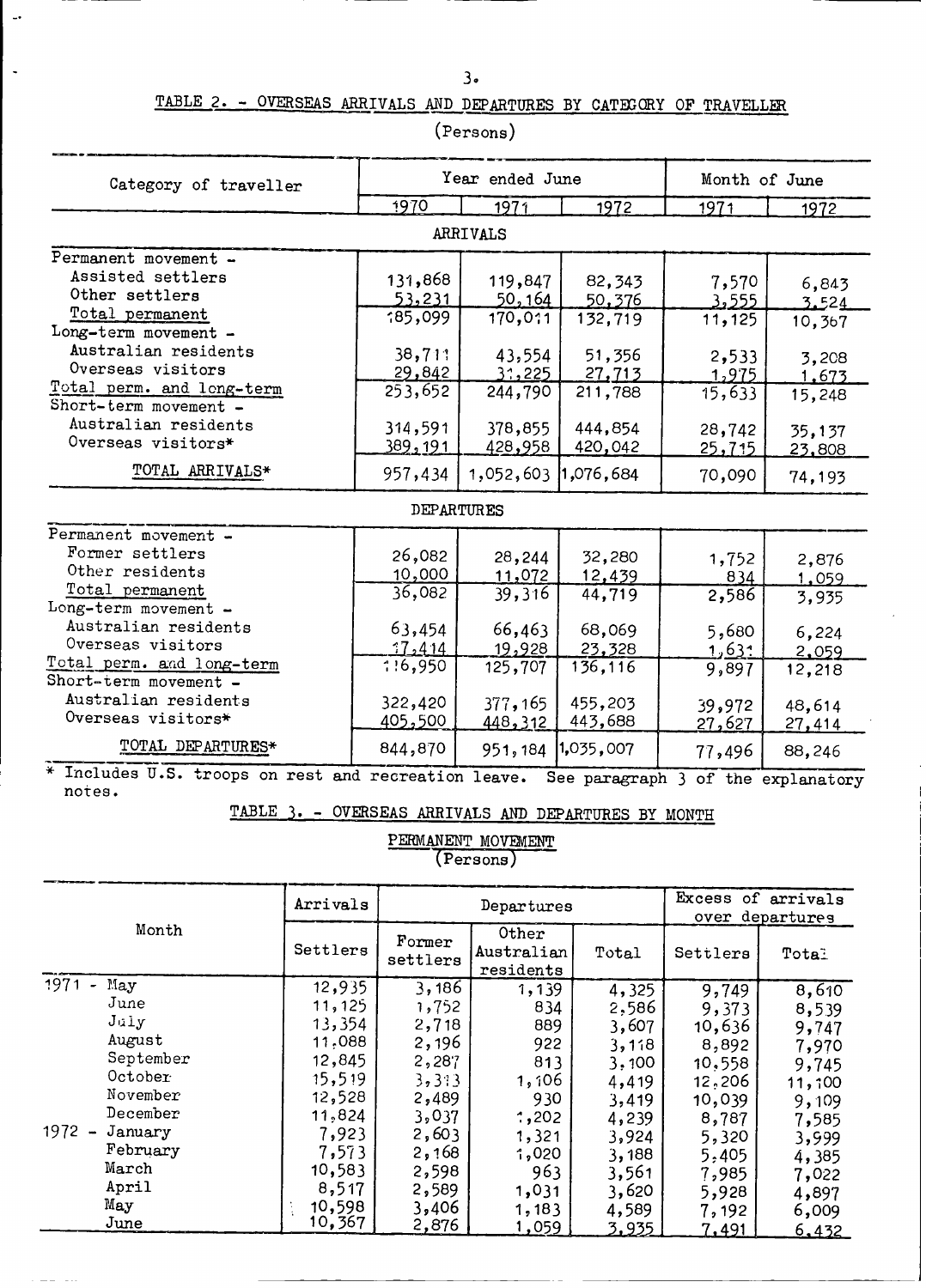#### **TABLE 4. - OVERSEAS ARRIVALS AND DEPARTURES BY NTH**

|                                         |                                      |                             | (Persons)               |                      |                         |                                       |  |  |
|-----------------------------------------|--------------------------------------|-----------------------------|-------------------------|----------------------|-------------------------|---------------------------------------|--|--|
|                                         | Arrivals                             |                             | Departures              |                      |                         | Excess of arrivals<br>over departures |  |  |
| <b>Month</b>                            | Australian<br>residents<br>returning | <b>Overseas</b><br>visitors | Australian<br>residents | Overseas<br>visitors | Australian<br>residents | Overseas<br>visitors                  |  |  |
| 1971<br>May<br>$\overline{\phantom{a}}$ | 3,134                                | 2,532                       | 6,077                   | 1,952                | $-2,943$                | 580                                   |  |  |
| June                                    | 2,533                                | 1,975                       | 5,680                   | 1,631                | $-3,147$                | 344                                   |  |  |
| July                                    | 3,862                                | 2,218                       | 6,202                   | 1,752                | $-2,340$                | 466                                   |  |  |
| August                                  | 4,218                                | 2,287                       | 5,333                   | 1,729                | $-1, 115$               | 558                                   |  |  |
| September                               | 4,016                                | 2,364                       | 4,588                   | 1,509                | $-572$                  | 855                                   |  |  |
| October                                 | 4,768                                | 2,390                       | 5,919                   | 1,809                | $-1,151$                | 581                                   |  |  |
| November                                | 4,104                                | 2,044                       | 4,031                   | 1,663                | 73                      | 381                                   |  |  |
| December                                | 7,364                                | 2,160                       | 6,021                   | 2,570                | 1,343                   | $-410$                                |  |  |
| $1972 -$<br>January                     | 5,676                                | 3,760                       | 7,059                   | 1,976                | $-1,383$                | 1,784                                 |  |  |
| February                                | 3,920                                | 3,015                       | 5,425                   | 1,968                | $-1,505$                | 1,047                                 |  |  |
| March                                   | 3,631                                | 2,202                       | 5,704                   | 2,094                | $-2,073$                | 108                                   |  |  |
| April                                   | 2,995                                | 1,581                       | 5,443                   | 1,922                | $-2,448$                | $-341$                                |  |  |
| May                                     | 3,594                                | 2,019                       | 6,120                   | 2,277                | $-2,526$                | $-258$                                |  |  |
| $_{\mathrm{June}}$                      | 3,208                                | <u>1,673</u>                | <u>6,224</u>            | <u>2,059</u>         | <u>-3.016</u>           | -386                                  |  |  |

**LONG-TERM MOVEMENT** 

**NOTE.** Minus sign  $(-)$  denotes excess of departures over arrivals.

### **TABLE 5. - OVERSEAS ARRIVALS AND DEPABTURIS BY MONTH**

### **SHORT-TERM MOVEMENT**

### **(Persons)**

|           |                   | Arrivals  |                         |            | <b>Departures</b>            | Excess of arrivals |                              |               |
|-----------|-------------------|-----------|-------------------------|------------|------------------------------|--------------------|------------------------------|---------------|
|           | <b>Australian</b> | Overseas  |                         | Australian |                              | <b>Uverseas</b>    | over departures              |               |
| Month     | residents         | visitors* |                         | residents  |                              |                    | visitors Australian Overseas |               |
|           | returning         | Number    | Seasonally              | Number     | Seasonally                   | ₩                  | <b>residents visitors</b>    |               |
|           |                   |           | recovered   adjusted(a) |            | $ reordered $ adjusted $(a)$ |                    |                              |               |
| $1971 -$  |                   |           |                         |            |                              |                    |                              |               |
| May       | 30,986            | 40,734    | 43,275                  | 43,875     | 34,805                       | 44,702             | $-12,889$                    | $-3,968$      |
| June      | 28,742            | 25,715    | 32,943                  | 39,972     | 35,989                       | 27,627             | $-11,230$                    | $-1,912$      |
| $J$ uly   | 32,383            | 28,939    | 35,540                  | 35,639     | 39,870                       | 29,295             | $-3,256$                     | $-356$        |
| August    | 38,061            | 34,588    | 34,923                  | 37,268     | 35,731                       | 34,987             | 793I                         | $-399$        |
| September | 48,374            | 30,019    | 34,674                  | 25,698     | 35,591                       | 33,567             | 22,676                       | $-3,548$      |
| October   | 42,821            | 38,166    | 35,829                  | 27,635     | 35,178                       | 34,377             | <b>15,186</b>                | 3,789         |
| November  | 31,670            | 40, 133   | 36,498                  | 25,810     | 35,129                       | 41,784             | 5,860                        | -1,651        |
| December  | 29,089            | 52,283    | 37,337                  | 61,580     | 37,611                       | 37,919             | $-32,491$                    | 14,364        |
| $1972 -$  |                   |           |                         |            |                              |                    |                              |               |
| January   | 61,820            | 36,423    | 35,304                  | 30,031     | 33,701                       | 51,788             | 31,789                       | $-15,365$     |
| February  | 32,717            | 38,053    | 34,318                  | 26,108     | 32,791                       | 41,734             | 6,609                        | $-3,681$      |
| March     | 29,262            | 38,812    | 36,138                  | 41,038     | 37,749                       | 39,746             | $-11,776$                    | $-934$        |
| April     | 28,214            | 28,676    | 32,033                  | 48,667     | 45,740                       | 35,997             | $-20,453$                    | $-7,321$      |
| May       | 35,306            | 30,142    | 32,184                  | 47,115     | 36,758                       | 35,080             | $-11,809$                    | $-4,938$      |
| June      | 35,137            | 23,808    | 32,768                  | 48,614     | <u>44,237</u>                | <u>27,414</u>      | -13,477                      | <u>-3,606</u> |

\* **Includes U.S. troops** ad **reet and recreation leave. See paragr (a) See paragraph** 4 **of the explanatory notes on page 1. raph 3 of the explanatory notes**

NCIEE. Minus **sign** (-) **denotes excess of departures over arrivals.**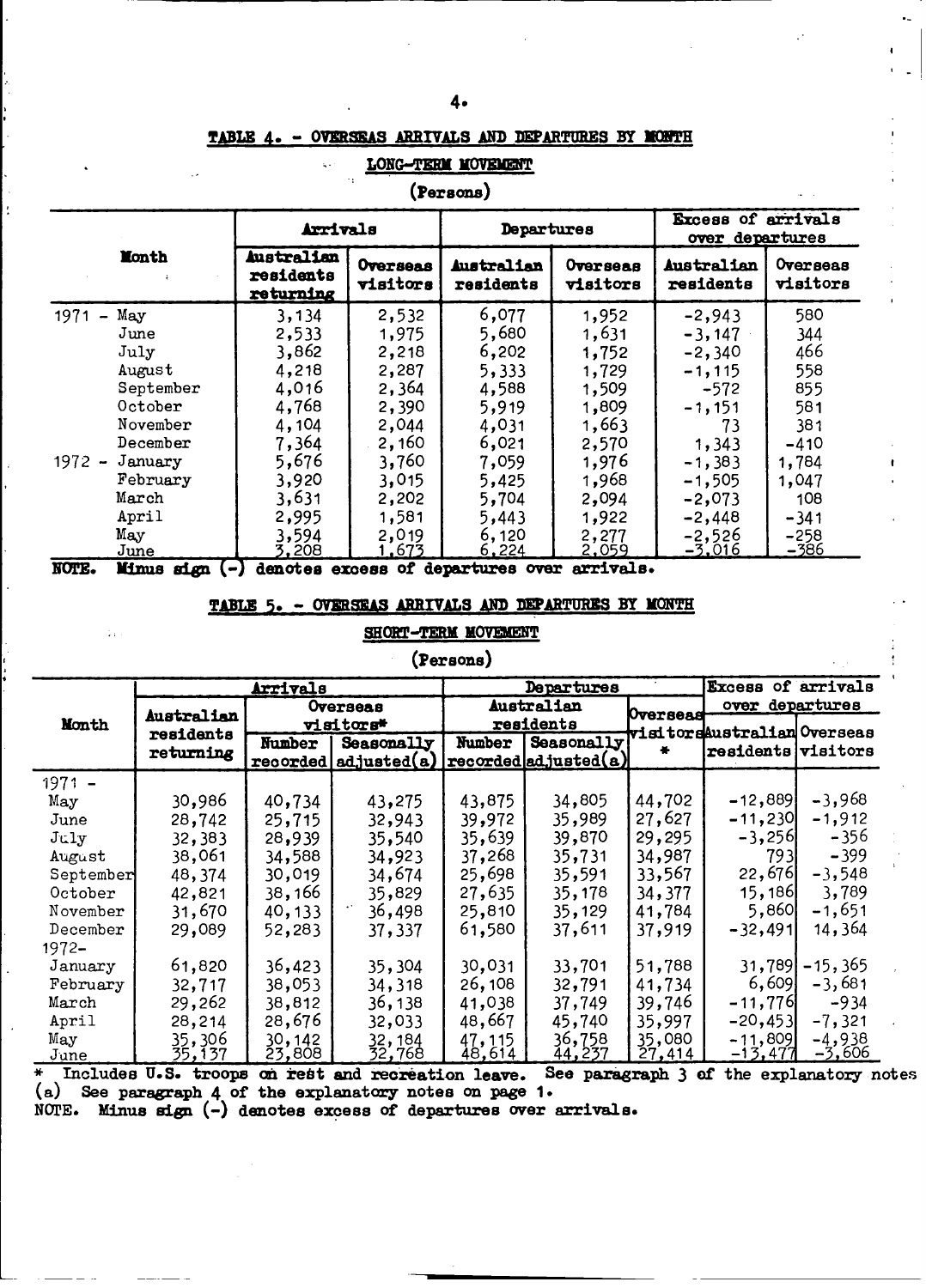### $5.$

 $\overline{\phantom{a}}$ 

I

### TABLE 6. - OVERSEAS ARRIVALS : SETTLERS ARRIVING BY NATIONALITY AND BY OCCUPATION

(Persons)

|                                                    |               | Year ended June | Month of June |              |               |
|----------------------------------------------------|---------------|-----------------|---------------|--------------|---------------|
|                                                    | 1970          | 1971            | 1972          | 1971         | 1972          |
| Nationality -                                      |               |                 |               |              |               |
| British: Country of citizenship-                   |               |                 |               |              |               |
| Ceylon, India, Pakistan,                           |               |                 |               |              |               |
| Bangladesh                                         | 4,129         | 4,030           | 3,761         | 265          | 353           |
| New Zealand                                        | 5,267         | 4,767           | 3,761         | 331          | 274           |
| United Kingdom and Colonies                        | 73,422        | 62,606          | 54,213        | 4,127        | 4,914         |
| Other                                              | 9,124         | 11,225          | 11,767        | 784          | 881           |
| Citizenship not stated                             | 5,941         | 4,611           | 3,381         | 252          | 304           |
| Total British                                      | 97,883        | 87,239          | 76,883        | 5,759        | 7726<br>6,726 |
| American (U.S.)                                    | 3,591         | 5,447           | 6,564         | 390          | 243           |
| Dutch                                              | 2,997         | 2,358           | 1,698         | 121          | 68            |
| German                                             | 3,729         | 3,280           | 2,136         | 132          | 83            |
| Greek                                              | 10,952        | 9,991           | 5,711         | 1,265        | 364           |
| Italian                                            | 10,598        | 7,826           | 6,000         | 117          | 398           |
| Lebanese                                           | 4,006         | 3,930           | 2,960         | 360          | 168           |
| Turkish                                            | 3,785         | 3,775           | 2,456         | 379          | 216           |
| Yugoslav                                           | 26,209        | 24,938          | 10,749        | 1,065        | 870           |
| Other                                              | 21,349        | 21,227          | 17,562        | 1,537        | 1,231         |
| Occupation -                                       |               |                 |               |              |               |
| Professional, technical and                        |               |                 |               |              |               |
| related workers -                                  |               |                 |               |              |               |
| Professional engineers                             | 1,292         | 1,288           | 1,102         | 68           | 80            |
| Scientists                                         | 583           | 663             | 456           | 30           | 21            |
| Medical practitioners                              | 290           | 350             | 408           | 25           | 42            |
| Teachers (incl. university,                        |               |                 |               |              |               |
| school, pre-school)                                | 1,873         | 2,357           | 2,914         | 104          | 101           |
| Other professional, technical                      |               |                 |               |              |               |
| and related workers                                | 5,982         | 5,991           | 5.140         | 411          | 332           |
| Total professional, etc.                           | 10,020        | 10,649          | 10,020        | 658          | 576           |
| Administrative, executive and                      |               |                 |               |              |               |
| managerial workers                                 | 3,568         | 3,262           | 2,811         | 228          | 183           |
| Cierical and sales workers                         | 12,748        | 11,363          | 9,742         | 725          | 739           |
| Farmers, fishermen, hunters,                       |               |                 |               |              |               |
| timber getters and related                         |               |                 |               |              |               |
| workers                                            | 2,006         | 1,562           | 972           | 13!          | 80            |
| Miners, quarrymen and related                      |               |                 |               |              |               |
| workers                                            | 311           | 253             | 152           | 18           | 9             |
| Workers in transport and                           |               |                 |               |              |               |
| communication                                      | 4,137         | 3,373           | 2,661         | 244          | 240           |
| Craftsmen and production-                          |               |                 |               |              |               |
| process workers -                                  |               |                 |               |              |               |
| Engineering                                        | 9,165         | 7,936           | 6,440         | 477          | 581           |
| Building and construction                          | 4,371         | 3,699           | 2,514         | 234          | 225           |
| Other                                              | 28,305        | 23,604          | <u>15,341</u> | <u>1,512</u> | 1,209         |
| Total craftsmen etc.                               | 41,841        | <u>35,239 </u>  | 24, 295       | 2,223        | 2,015         |
| Service, sport and recreation                      |               |                 | 5,451         |              | 567           |
| workers                                            | 7,130         | 6,600           |               | 489          |               |
| Occupation inadequately described<br>or not stated |               |                 | 3,953         |              | 215           |
| Not in the labour force                            | 4,119         | 4,843           | 72,662        | 322<br>6,087 | 5,743         |
|                                                    | <u>99,219</u> | <u>92,867</u>   |               |              |               |
| TOTAL SETTLERS ARRIVING                            | 185,099       | 170,011         | 132,719       | 11,125       | 10,367        |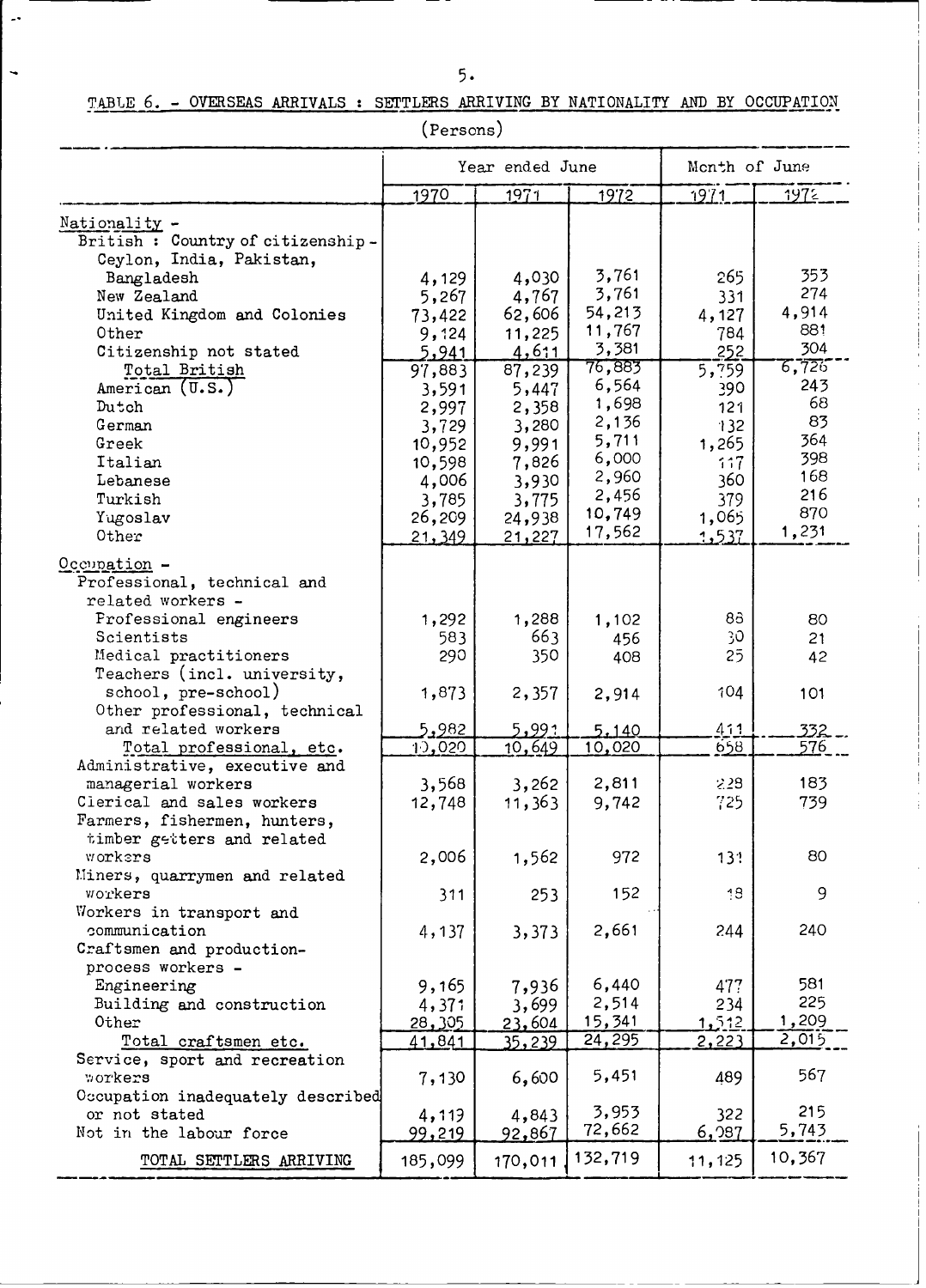| ٠<br>٠<br>۰.<br>۰.<br>۰. |              |
|--------------------------|--------------|
| I                        | ۰.<br>$\sim$ |

 $\ddot{\phantom{a}}$ 

 $\leftarrow$ 

### TABLE 7. - OVERSEAS DEPARTURES

# AUSTRALIAN RESIDENTS DEPARTING PERMANENTLY **(a)** BY COUNTRY OF BIRTH AND BY OCCUPATION

|                                                     | (Persons)    |                 |                 |              |               |
|-----------------------------------------------------|--------------|-----------------|-----------------|--------------|---------------|
|                                                     |              | Year ended June |                 |              | Month of June |
|                                                     | 1970         | 1971            | 1972            | 1971         | 1972          |
| Country of birth -                                  |              |                 |                 |              |               |
| Africa                                              | 365          | 388             | 482             | 18           | 51            |
| America - U.S. America                              | 1,076        | 1,061           | 1,313           | 96           | 143           |
| Other                                               | 456          | 521             | 682             | 39           | 57            |
| Asia                                                | 709          | 924             | 934             | 77           | 93            |
| Europe - Germany                                    | 1,040        | 1,109           | 1,293           | 63           | 118           |
| Greece                                              | 537          | 528             | 423             | 48           | 49            |
| Italy                                               | 802          | 906             | 978             | 52           | 70            |
| Malta                                               | 483          | 474             | 387             | 18           | 28            |
| Netherlands                                         | 950          | 1,138           | 1,272           | 64           | 106           |
| U.K. and Ireland                                    | 16,238       | 16,948          | 19,244          | 945          | 1,567         |
| Yugoslavia                                          | 539          | 589             | 797             | 46           | 91            |
| Other                                               | 1,892        | 2,338           | 2,997           | 246          | 387           |
| Oceania - Australia                                 | 8,828        | 9,825           | 10,982          | 721          | 943           |
| New Zealand                                         | 1,992        | 2,3/2           | 2,727           | 142          | 208           |
| Other                                               | 77           | 130             | 134             | 8            | 15            |
| At sea and not stated                               | 98           | 65              | 74              |              | q             |
|                                                     |              |                 |                 |              |               |
| <u> Occupation</u> -                                |              |                 |                 |              |               |
| Professional, technical and related                 |              |                 |                 |              |               |
| workers -                                           |              |                 |                 |              |               |
| Professional engineers                              | 245          | 308             | 286             | 22           | 26            |
| Scientists                                          | 214          | 236             | 256             | 20           | 20            |
| Medical practitioners                               | 86           | 130             | 133             | 9            | 9             |
| Teachers (incl. university, school,                 |              |                 |                 |              |               |
| pre-school)                                         | 693          | 717             | 741             | 44           | 46            |
| Other professional, technical and                   |              |                 |                 |              |               |
| related workers                                     | <u>1,966</u> | 2,215           | 2,529           | 163          | 210           |
|                                                     |              | 3,606           | 3,945           | 258          | 311           |
| Total professional etc.                             | 3,204        |                 |                 |              |               |
| Administrative, executive and                       |              |                 |                 |              |               |
| managerial workers                                  | 1,050        | 1,161           | 1,397           | 77           | 123           |
| Clerical and sales workers                          | 3,723        | 4,192           | 4,681           | 281          | 443           |
| Farmers, fishermen, hunters, timber                 |              |                 |                 |              |               |
| getters and related workers                         | 299          | 327             | 334             | 32           | 28            |
| Miners, quarrymen and related workers               | 133          | 124             | 128             | 8            | 14            |
| Workers in transport and communication              | 797          | 845             | 986             | 61           | 84            |
| Craftsmen and production-process                    |              |                 |                 |              |               |
| workers -                                           |              |                 |                 |              |               |
| Engineering                                         | 2,020        | 2,204           | 2,377           | 132          | 215           |
| Building and construction                           | 653          | 704             | 840             | 42           | 72            |
| Other                                               | 3,904        | 4,088           | 4,624           | 298          | 406           |
| Total craftsmen, etc.                               | 6,577        | 6,996           | 7,841           | 472          | 693           |
| Service, sport and recreation workers               | 1,004        | 1,108           | 1,280           | 95           | 122           |
| Occupation inadequately described or not            |              |                 |                 |              |               |
| stated                                              | 412          | 517             | 641             | 46           | 61            |
| Not in the labour force                             | 18,883       |                 | 20,440 23,486   | <u>1,256</u> | 2,056         |
| TOTAL AUSTRALIAN RESIDENTS<br>DEPARTING PERMANENTLY | 36,082       |                 | 39, 316 44, 719 | 2,586        | 3,935         |
|                                                     |              |                 |                 |              |               |

---<del>------------</del>--

 $\blacksquare$ 

(a) Includes former settlers.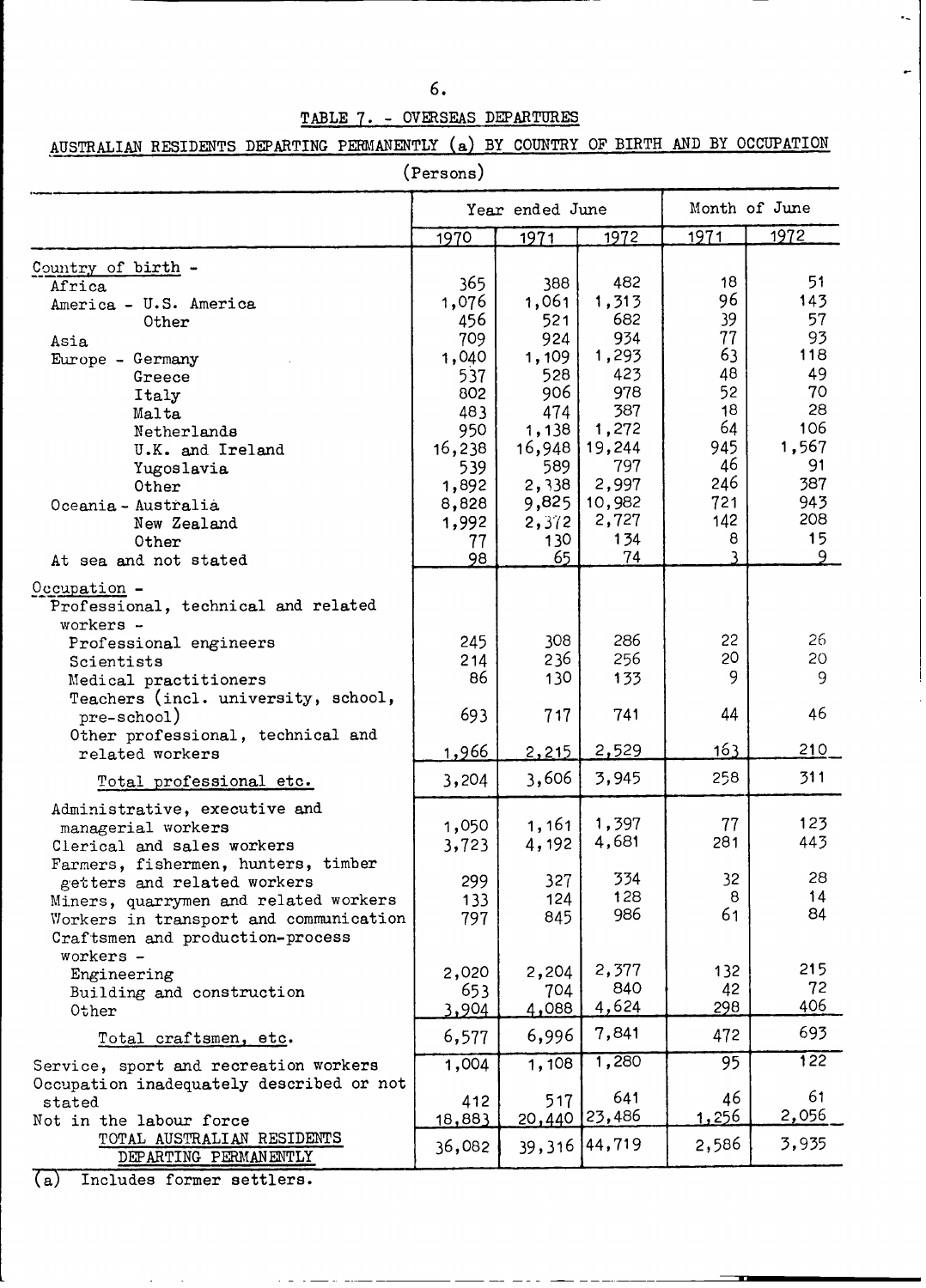- -

 $\ddot{\phantom{a}}$ 

### TABLE 8. - OVERSEAS ARRIVALS : SHORT-TERM MOVELENT - VISITORS ARRIVING\*

 $\mathcal{A}^{\bullet}$ 

 $\ddot{\phantom{1}}$  $\ddot{\phantom{1}}$ 

|  |  | BY SEX, MODE OF TRANSPORT, INTENDED LENGTH OF STAY, STATED |  |  |  |
|--|--|------------------------------------------------------------|--|--|--|

PURPOSE OF JOURNEY AND COUNTRY OF RESIDENCE

|                                                         |               | Year ended June |                 | Month of .une                      |                 |
|---------------------------------------------------------|---------------|-----------------|-----------------|------------------------------------|-----------------|
|                                                         | 1970          | 1971            | 1972            | 1971                               | 1972            |
| $Sex -$                                                 |               |                 |                 |                                    |                 |
| Males*                                                  | 262, 246      | 275,876         | 249,405         | 17,447                             | 14,733          |
| Females*                                                | 126,945       | 153,082         | 170,637         | 8,268                              | 9,075           |
|                                                         |               |                 |                 |                                    |                 |
| Mode of transport -                                     |               |                 |                 |                                    |                 |
| Sea                                                     | 17,317        | 17,268          | 18,089          | 597                                | 783             |
| Air*                                                    | 371,874       | 411,690         | 401,953         | 25,118                             | 23,025          |
|                                                         |               |                 |                 |                                    |                 |
| Intended length of stay -                               |               |                 |                 |                                    |                 |
| Under 1 week*                                           | 152,445       | 152,628         | 122,760         | 9,944                              | 7,657           |
| 1 week and under 2 weeks                                | 50,862        | 66,443          | 69,780          | 3,355                              | 3,992           |
| 2 weeks and under 1 month                               | 67,332        | 76,296          | 81,357          | 4,007                              | 4,144           |
| 1 month and under 6 months                              | 80,252        | 90,499          | 102,983         | 5,653                              | 5,536           |
| 6 months and under 12 months                            | 15,738        | 16,275          | 16,074          | 941                                | 808             |
| Indefinite, not stated, etc.                            | 22,562        | 26,817          | 27,088          | 1,815                              | 1,671           |
| Stated purpose of journey -                             |               |                 |                 |                                    |                 |
| In transit                                              | 49,193        | 61,510          | 72,370          | 4,735                              | 5,528           |
| Business                                                | 58,849        | 64,151          | 68,268          | 4,236                              |                 |
| Holiday*                                                | 250,464       | 267,521         | 245,852         | 14,457                             | 5,148<br>11,223 |
| Education                                               | 10,907        | 12,069          | 12,440          | 444                                |                 |
| Other and not stated                                    | <u>19,778</u> | 23,707          | 21,106          | 1,843                              | 330<br>1,579    |
|                                                         |               |                 |                 |                                    |                 |
| Country of residence -                                  |               |                 |                 |                                    |                 |
| Africa                                                  | 6,879         | 8,229           | 8,620           | 524                                | 478             |
| America - Canada                                        | 8,858         | 11,210          | 13,245          | 502                                | 461             |
| U.S. America                                            | 55,135        | 78,107          | 79,624          | 4,150                              | 4,509           |
| Other                                                   | 2,098         | 3,057           | 3,416           | 181                                | 241             |
| Asia<br>- Hong Kong                                     | 5,115         | 6,509           | 6,996           | 439                                | 499             |
| Malaysia & Singapore                                    | 10,319        | 11,775          | 12,727          | 1,121                              | 698             |
| Japan                                                   | 10,152        | 15,125          | 14,435          | 837                                | 851             |
| $0$ ther <sup>*</sup>                                   | 99,327        | 79,235          | 37,898          | 5,333                              | 1,428           |
| Europe<br>- U.K. and Ireland                            | 36,520        | 40,898          | 50,038          | 1,560                              | 2,210           |
| Germany                                                 | 4,769         | 6,073           | 7,194           | 231                                | 321             |
| Netherlands                                             | 4,096         | 5,032           | 6,197           | 256                                | 338             |
| Other                                                   | 13,480        | 17,718          | 19,993          | 833                                | 1,261           |
| Oceania - Fiji                                          | 4,180         | 4,822           | 5,570           | 282                                | 319             |
| New Zealand                                             | 90,694        | 96,276          | 103,663         | 7,200                              | 7,728           |
| Papua and New Guinea                                    | 27,349        | 31,679          | 35,832          | 1,539                              | 1,638           |
| Other                                                   | 10,220        | 13,213          | 14,594          | 727                                | 828             |
|                                                         |               |                 |                 |                                    |                 |
| TOTAL VISITORS ARRIVING                                 | 389,191       |                 | 428,958 420,042 |                                    | 25,715 23,808   |
| SHORT-TERM*                                             |               |                 |                 |                                    |                 |
| ₩.<br>Includes II S troops on rest and recreation leave |               |                 |                 | See paragraph $\frac{1}{2}$ of the |                 |

**\*** Includes U.S. troops on rest **and** recreation leave. See paragraph 3 of theexplanatory notes.